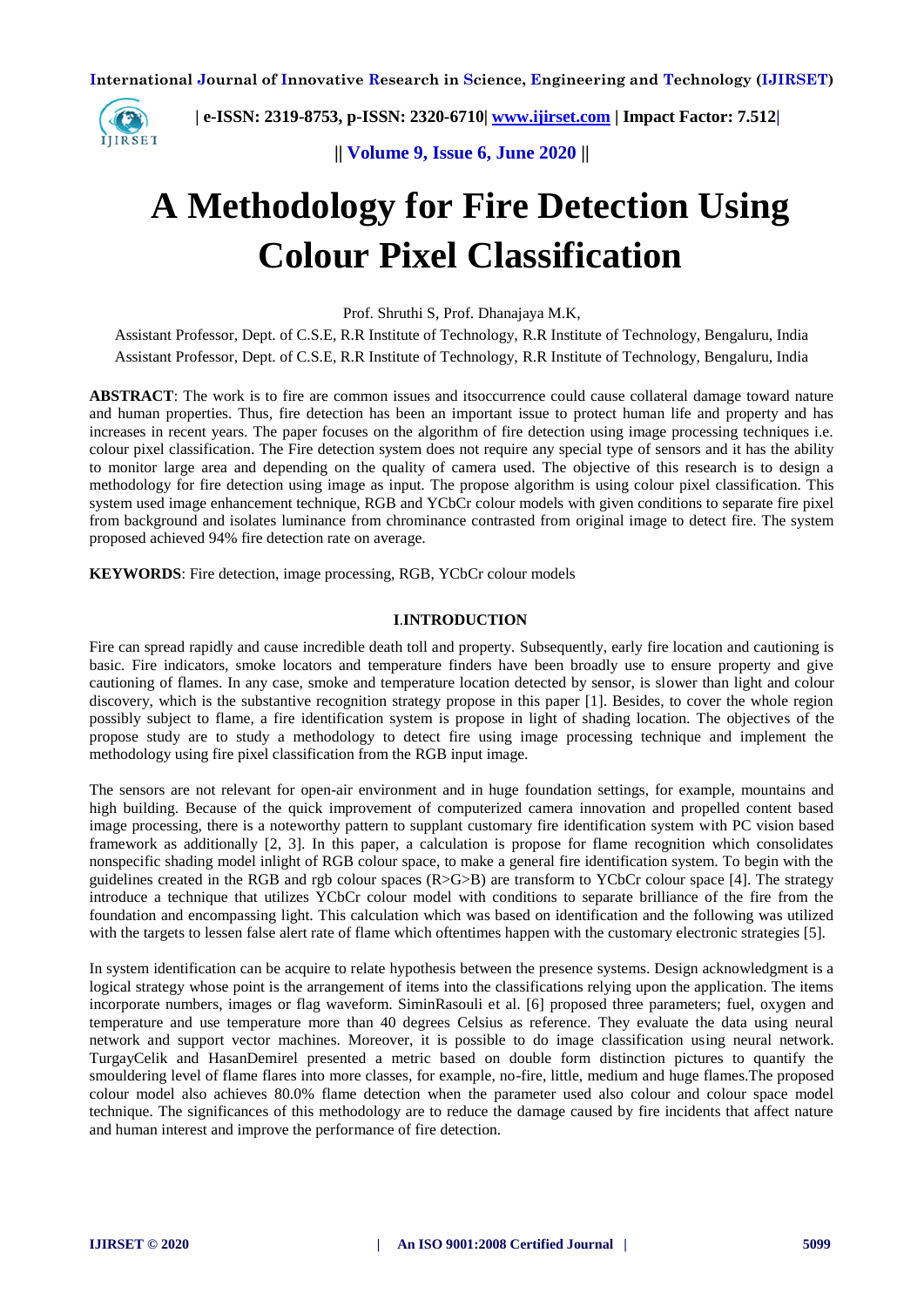

## **| e-ISSN: 2319-8753, p-ISSN: 2320-6710| [www.ijirset.com](http://www.ijirset.com/) | Impact Factor: 7.512|**

**|| Volume 9, Issue 6, June 2020 ||** 

### **II. METHODOLOGY**

The proposed technique receives run based colour model because of its less multifaceted nature and viability. YCbCr shading space adequately isolates luminance from chrominance contrasted with other colour spaces like RGB colour space. The proposed technique isolates fire pixels as well as isolates high fire focus pixels by assessing accurate parameters of flame images in YCbCr colour space. In this strategy four condition are shape to isolate the genuine fire locale. Two condition are utilize for sectioning the fire locale and other two condition are utilize for dividing the high fire pixel focus area. To reduce false location and improve genuine fire recognition rate, the results obtain are compare to the techniques used in the literature. Flow chart in Figure 1 portray arrange by stage the execution of the proposed method.



*Stage 1: Image Enhancement*

Image enhancement technique have been broadly utilize as a part of numerous utilizations of image processing where the subjective nature of image is essential for human interpretation. Contrast is a critical consider any subjective assessment of image quality.

Contrast is make by the distinction in luminance reflected from two adjoining surfaces. As it were, contrast is the distinction in visual properties that makes a protest discernible from different object and the background. In visual observation, contrast is control by the distinction in the colour and brightness of the object with other objects. Our visual system is more delicate to contrast than total luminance.

### *Stage 2: RGB Colour Model*

A fire image described by utilizing its colour properties. There are three different components of colour pixel: Red, Green and Blue, RGB. The colour pixel can be extract into these three individual parts R, G and B, which is utilize for colour recognition. RGB colour model is utilize to distinguish red data in image. The intensity of R more than G and G more than B to discriminate the relationship between the three colour channel which increase the degree RGB colour model qualities. In fire, colour recognition R ought to be more separated around then the other part, and in this way R changes into the control shading direct in a RGB image for flame.

Then the result then converts to YCbCr colour space where Y represent single component, Cb and Cr represent the difference between the blue component and red component to a reference value respectively.

### *Stage 3: YCbCr Colour Model*

YCbCr colour space is pick purposely on the account of its capacity to separate enlightenment data from chrominance more adequately than the other colour spaces. The tenets characterized for RGB colour space with a specific end goal to distinguish conceivable fire-pixel applicants can be change into YCbCr colour space and analysis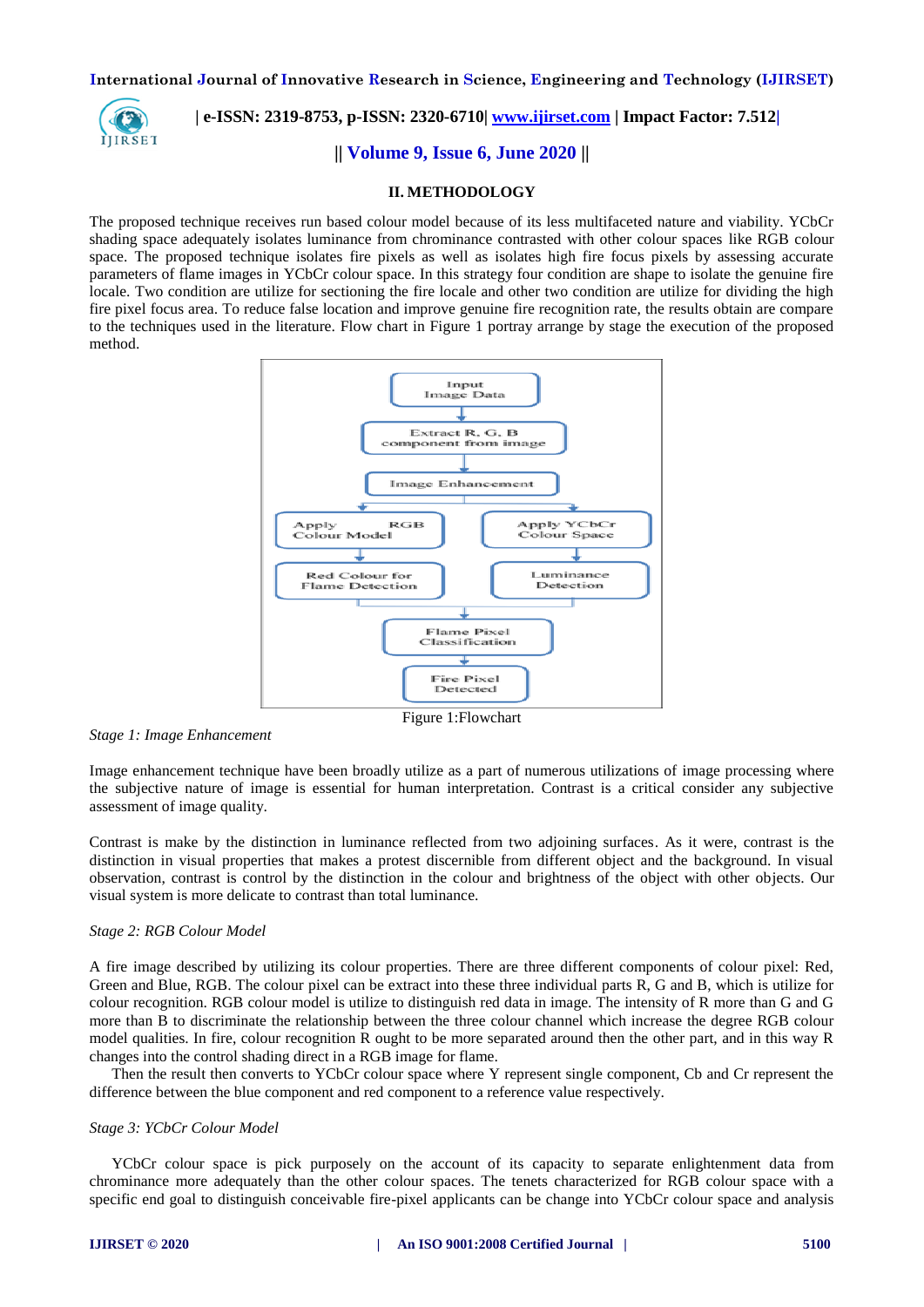

 **| e-ISSN: 2319-8753, p-ISSN: 2320-6710| [www.ijirset.com](http://www.ijirset.com/) | Impact Factor: 7.512|**

### **|| Volume 9, Issue 6, June 2020 ||**

can be perform. The luminance data which is identify with the force is actually anticipated that would be overwhelming for a fire pixel. Theoretically, from the flame images the more noteworthy the contrast amongst  $Y(x,y)$  and  $Cb(x,y)$ segments of a pixel, the higher the probability that it is a fire pixel. So we can abridge general connection between  $Y(x,y)$ ,  $Cb(x,y)$ , and  $Cr(x,y)$  as takes after:

| Figure 2 shows the RGB to YCbCr colour space conversion formula.                                                                                                                                                                                            |  |  |  |  |  |
|-------------------------------------------------------------------------------------------------------------------------------------------------------------------------------------------------------------------------------------------------------------|--|--|--|--|--|
| $\begin{bmatrix} Y \\ Cb \\ Cr \end{bmatrix} = \begin{bmatrix} 0.2568 & 0.5401 & 0.0979 \\ -0.1482 & -0.2910 & 0.4392 \\ 0.4392 & -0.3678 & -0.0714 \end{bmatrix} \begin{bmatrix} R \\ G \\ B \end{bmatrix} \begin{bmatrix} 16 \\ 128 \\ 128 \end{bmatrix}$ |  |  |  |  |  |

### **III. RESULT AND DISCUSSION**

The validation as theoretically assess the algorithm in the pixel extracted from image data. This validation procedure utilizes a truth demonstrate, with which the outcomes was thought about. The affectability and accuracy analyses of the algorithm validation will be discussing related to the efficiency of the algorithm stated in following

*A. Contrast Enhancement*



Figure 2:(a) Original RGB image, (b) RGB Image after contrast Enhancement

Contrast Enhancement technique builds the contrast of the image by mapping the estimations of the information intensity image to new values with the end goal that, as a matter of course, 1% of the data is immerse at low and high intensities of the input data.

In this study, as shown in Figure 3(a), for the sample image, adjust technique is use for contrast enhancement. Concentrating on sample image, it would be preferable for the fire to stay out at about the same brightness while enhancing the contrast in other areas of the image.The point of image enhancement is to enhance the data in pictures for

(b)

(a)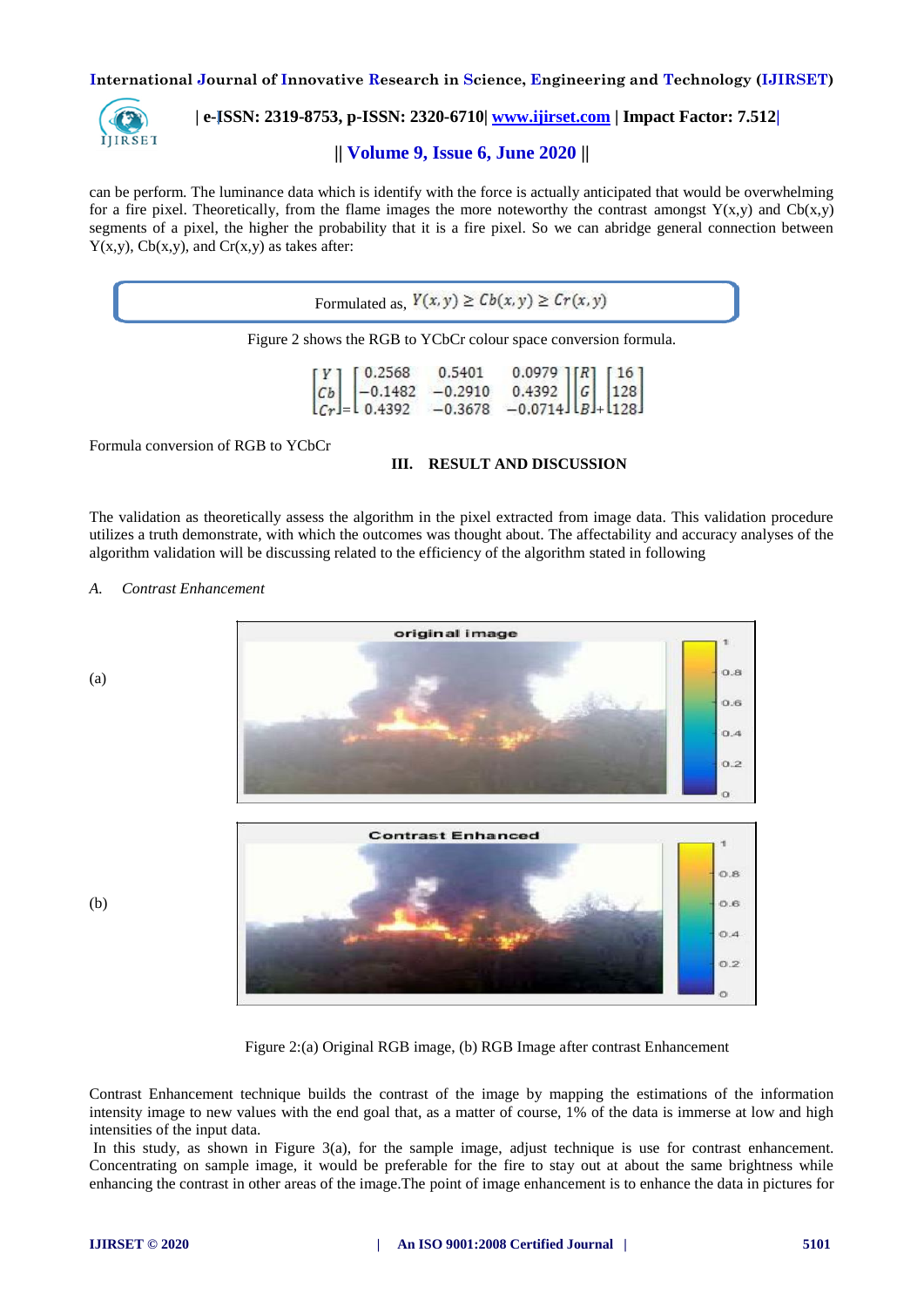

## **| e-ISSN: 2319-8753, p-ISSN: 2320-6710| [www.ijirset.com](http://www.ijirset.com/) | Impact Factor: 7.512|**

**|| Volume 9, Issue 6, June 2020 ||** 

human viewers, or to provide more information as well as give better contribution for other computerized image preparing techniques processing strategies.

Figure 3(b) shows the RGB sample image after contrast enhancement. To date, contrast enhancement is assume to be vital part in improving image's quality. A few past reviews demonstrated that contrast enhancement technique skilled to clean up the undesirable commotions and improve the image's brightness and contrast. The finding about image contrast enhancement, it gave clearer and cleaner image to better and less demanding fire pixel screening detection.

### *B. RGB Colour Model*

The purposed of RGB colour model algorithm are based on the reference value of R, G, B in colour flame. Colour flame have R, G, B value of (226,88,34) . Extracted red component more than the other component resulted proofs of the improving performance of fire pixel classification rate of the proposed system.



Figure 3: (a) RGB sample image of fire, (b) Red component (c)Green component (d) Blue component

One RGB sample image has been taken as in Figure4(a). There are sub images of different colour component in algorithm extracted from sample image frames having fire. Figure 4(b) having red extraction component, Figure 4(c) having blue extraction component, and Figure 4(d) having green extraction component, and with the algorithm applied, above two conditions; R>RTH and R>G>B the red component was extracted more than other component resulted as shown in Figure 5.

### *C. YCbCr Colour Model*

The capability to recognize luminance data from chrominance data more sufficiently, YCbCr colour space is utilize as a part of our model as opposed to other colour spaces based on the result.



Figure 4: (a) Original image, (b) Y component, (c) Chrominance Blue,(d) Chrominance Red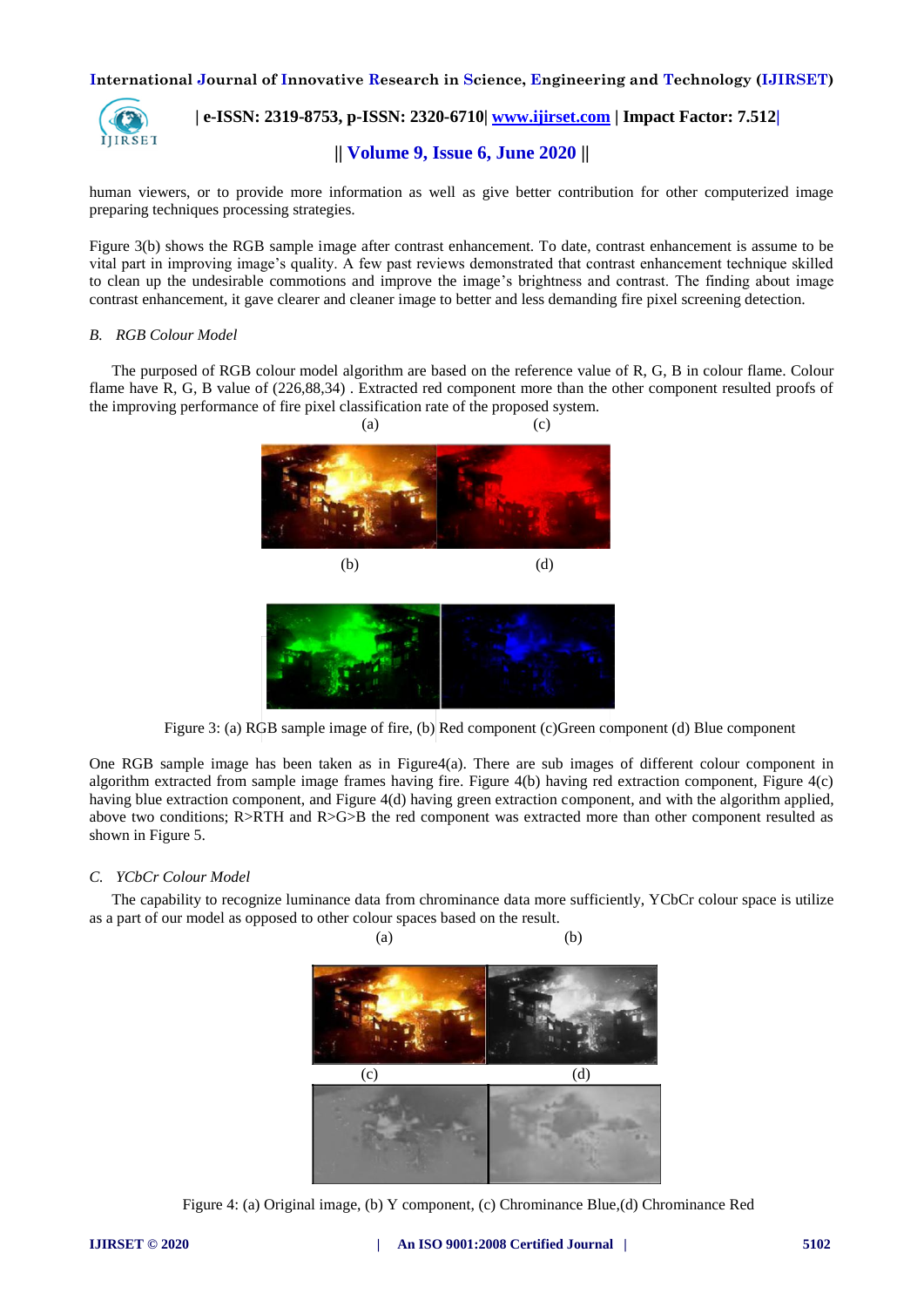

 **| e-ISSN: 2319-8753, p-ISSN: 2320-6710| [www.ijirset.com](http://www.ijirset.com/) | Impact Factor: 7.512| || Volume 9, Issue 6, June 2020 ||** 

With a specific end goal to make Y, Cb, Cr parts from acquired RGB image, colour space transformation was utilized to change each RGB pixel to shape a relating Y, Cb, Cr image from Y channel, Cb channel and Cr channel comparison. Figure 6(b) shows Y component extraction, 6(c) for chrominance blue and Figure 6(d) shows chrominance red extraction from original image in Figure 6(a) under equation;

$$
F(x,y) = \begin{cases} 1, & if Y(x,y) > Ymean, Cb(x,y) < Cbmean, Cr(x,y) > Crmean \\ 0, & otherwise \end{cases}
$$

### *D. Fire Pixel Classification*

In this stage, detection of flame in RGB and YCbCr colour space is compile together for the outcome to be precise and overcome the false alarm. Therefore, the image ought to satisfy all the four conditions to be considered as flame. In this stage, the yield expected to demonstrate the fire district in two-fold image as though the fire distinguished. Else, just full dark shaded picture will be display.



Figure 5: (a) Contrast Enhanced Image, (b) Fire Pixel Detection

The image of fire after pixel classification as mentioned above is show in Figure 7. Figure 7(a) show that the image after image contrast enhancement and Figure 7(b) show that the fire detection in the image after all colour model are applied and all condition are fulfil.

Based on 10 images, final validation is carry out to evaluate the algorithm. The results are compare where the model is utilize in the process. The validation of algorithm tabulated in Table I that described the possibility for the affectability and accuracy of the analyses based on 10 different fire scenario images.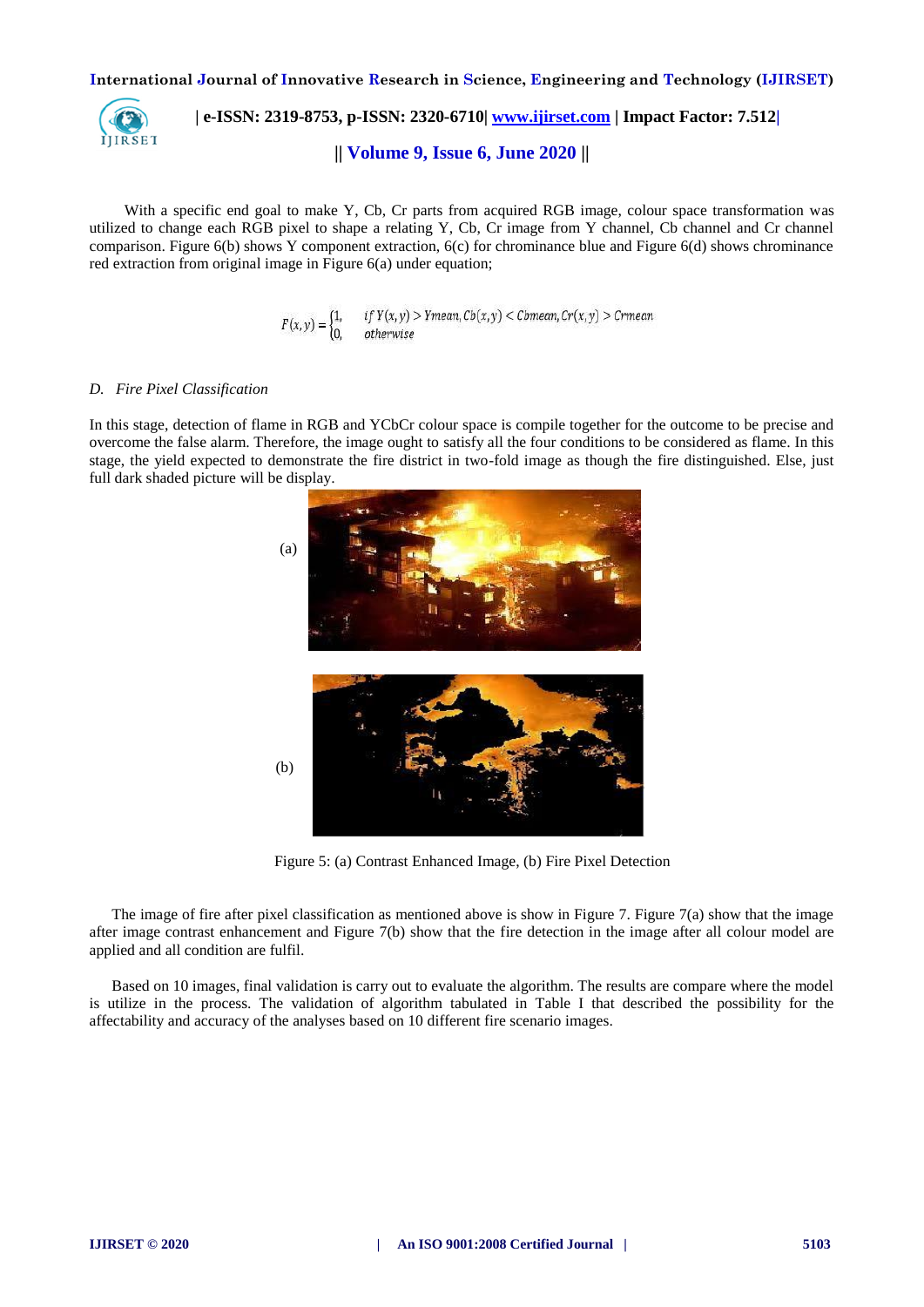

 **| e-ISSN: 2319-8753, p-ISSN: 2320-6710| [www.ijirset.com](http://www.ijirset.com/) | Impact Factor: 7.512|**

## **|| Volume 9, Issue 6, June 2020 ||**

| Data set       | Detected by<br>Human | Detected by<br><b>Algorithm</b><br>(DA) | <b>Missed by</b><br><b>Algorithm</b><br>(MA) |
|----------------|----------------------|-----------------------------------------|----------------------------------------------|
| 1              | Present              | Positive                                | <b>Negative</b>                              |
| $\overline{2}$ | Present              | Positive                                | <b>Negative</b>                              |
| 3              | Present              | Positive                                | <b>Negative</b>                              |
| 4              | Present              | <b>Negative</b>                         | Positive                                     |
| 5              | Present              | Positive                                | <b>Negative</b>                              |
| 6              | Present              | Positive                                | <b>Negative</b>                              |

| Data set | Detected by<br>Human | <b>Detected</b><br>by<br><b>Algorithm</b><br>(DA) | <b>Missed by</b><br><b>Algorithm</b><br>(MA) |
|----------|----------------------|---------------------------------------------------|----------------------------------------------|
|          | Present              | Positive                                          | <b>Negative</b>                              |
| 8        | Present              | Positive                                          | <b>Negative</b>                              |
| 9        | Present              | Positive                                          | <b>Negative</b>                              |
| 10       | Present              | Positive                                          | <b>Negative</b>                              |

Table1:Different Fire Scenario Images

Fire pixel detected by algorithm (DA) compared with overalldata set to carry out the final accuracy evaluation. The accuracy of the algorithm calculated by using the Equation(1)

Accuracy =  $GA/(10)^*100$  (1)

Hence based on our analysis over the 10 images;

$$
Accuracy = 9/(10)*100
$$
  
= 90%